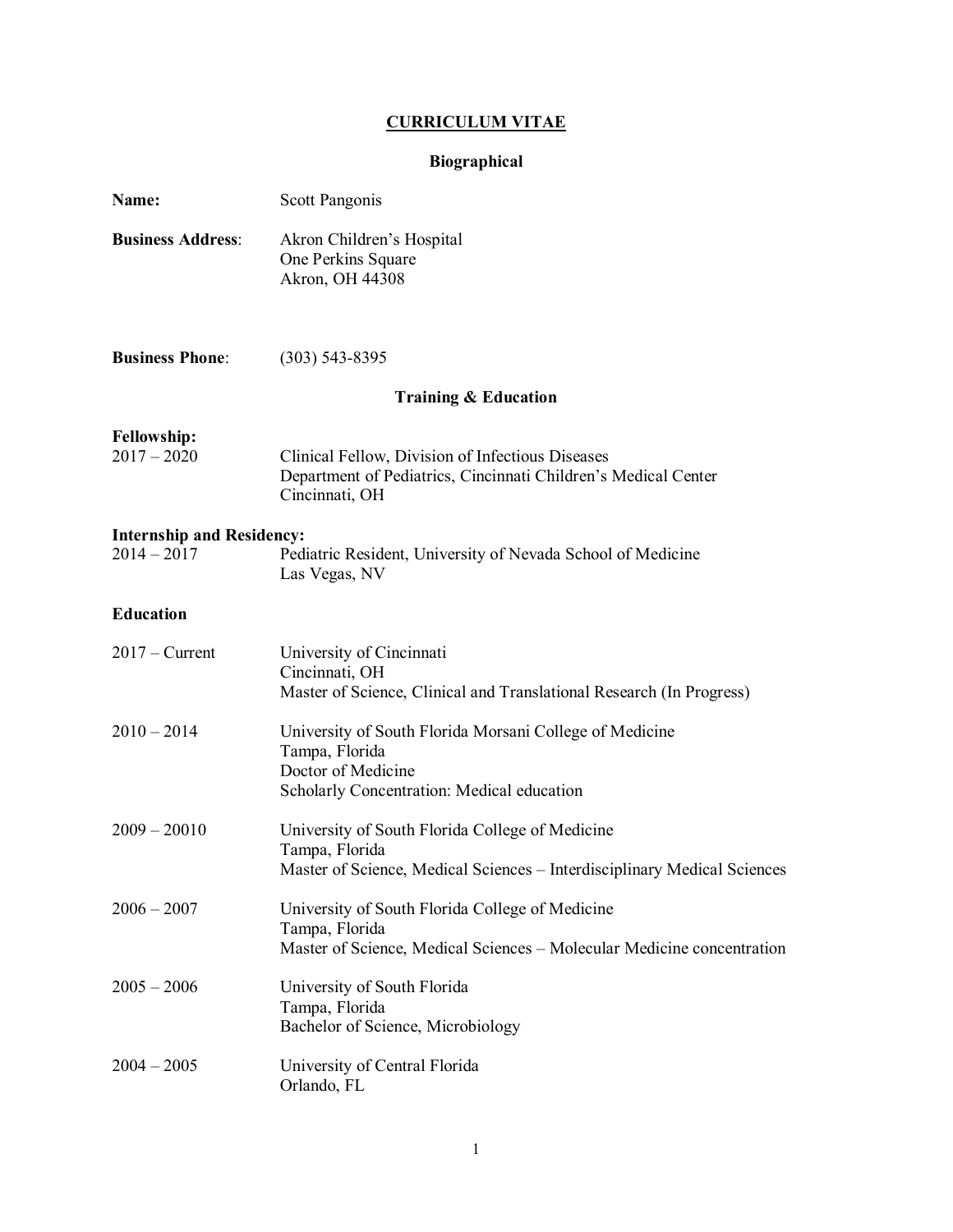| $2001 - 2004$ | Seminole Community College |
|---------------|----------------------------|
|               | Stanford, FL               |
|               | Associates of Arts         |

## **Specialty Certification**

| 2017 | Diplomate, American Board of Pediatrics Certification |
|------|-------------------------------------------------------|
| 2015 | Diplomate, National Board of Medical Examiners        |

## **Medical Licensure**

#### **Awards and Honors**

| 2015 |                                     |
|------|-------------------------------------|
|      | <b>Resident Teaching Honor Roll</b> |

#### **Memberships in Professional Organizations**

| $2017 -$ Present | Member, Infectious Disease Society of America        |
|------------------|------------------------------------------------------|
| $2017 -$ Present | Member, Pediatric Infectious Disease Society         |
| $2017 -$ Present | Member, American Society of Transplantation (AST)    |
| $2017 -$ Present | Member, AST Pediatric Community of Practice          |
| $2017 -$ Present | Member, AST Infectious Disease Community of Practice |

### **Certifications**

| 2020 | Antibiotic Stewardship Fellowship Curriculum<br>Infectious Disease Society of America |
|------|---------------------------------------------------------------------------------------|
| 2020 | Basic Certification in Quality and Safety<br>Institute for Healthcare Improvement     |
|      | Certification in Patient Safety<br>Institute for Healthcare Improvement               |

#### **Publications**

1. Gillaspie D, Perkins I, Larsen K, McCord A, **Pangonis S**, Sweger D, Seleem M, Sriranganathan N, and Anderson B. Plasmid based system for high-level gene expression and antisense gene knockdown in *Bartonella*. Appl. Environ. Microbiol. 2009, Aug; 75(16): 5434-5436. PMID: PMC2725459.